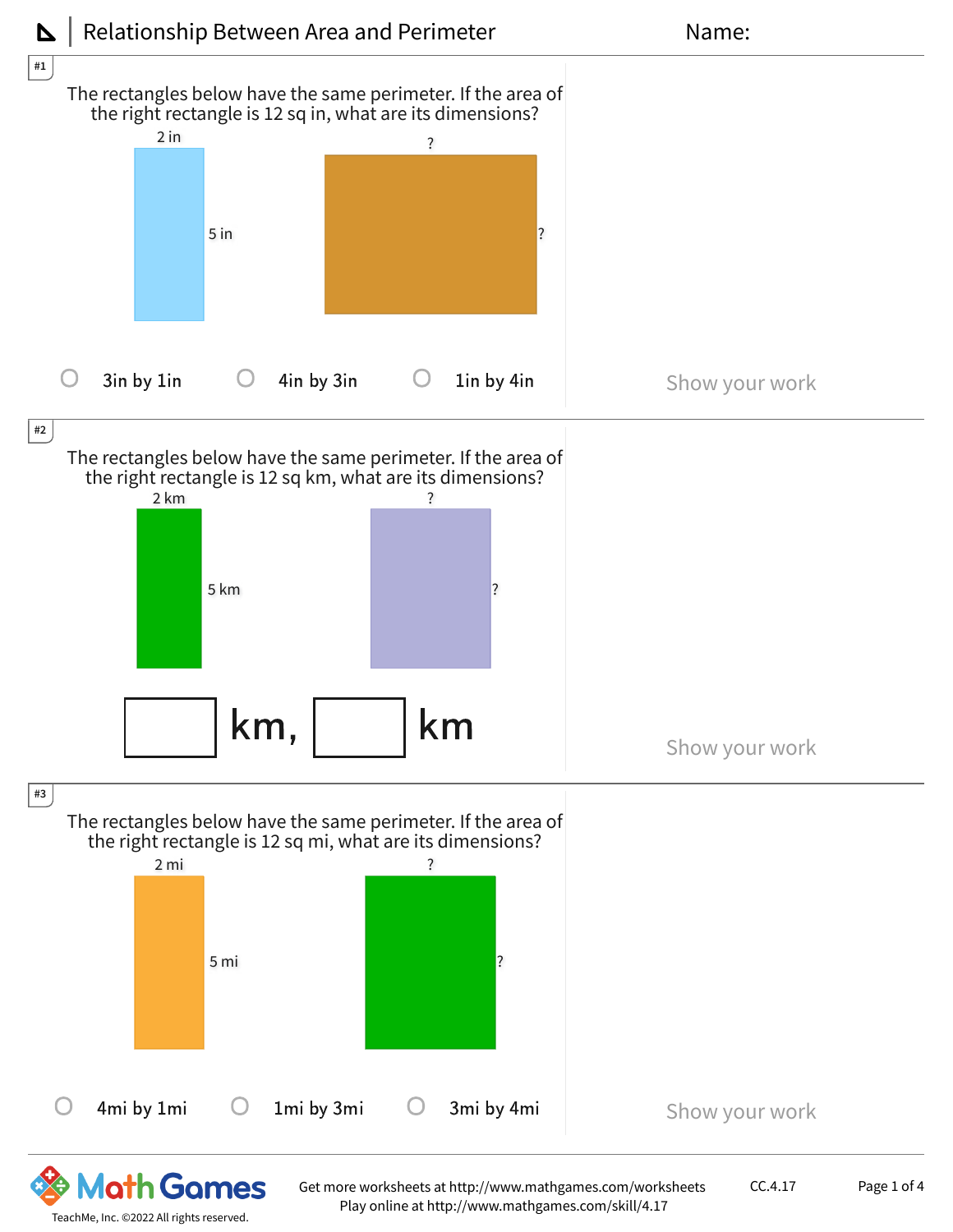

TeachMe, Inc. ©2022 All rights reserved.

Get more worksheets at http://www.mathgames.com/worksheets Play online at http://www.mathgames.com/skill/4.17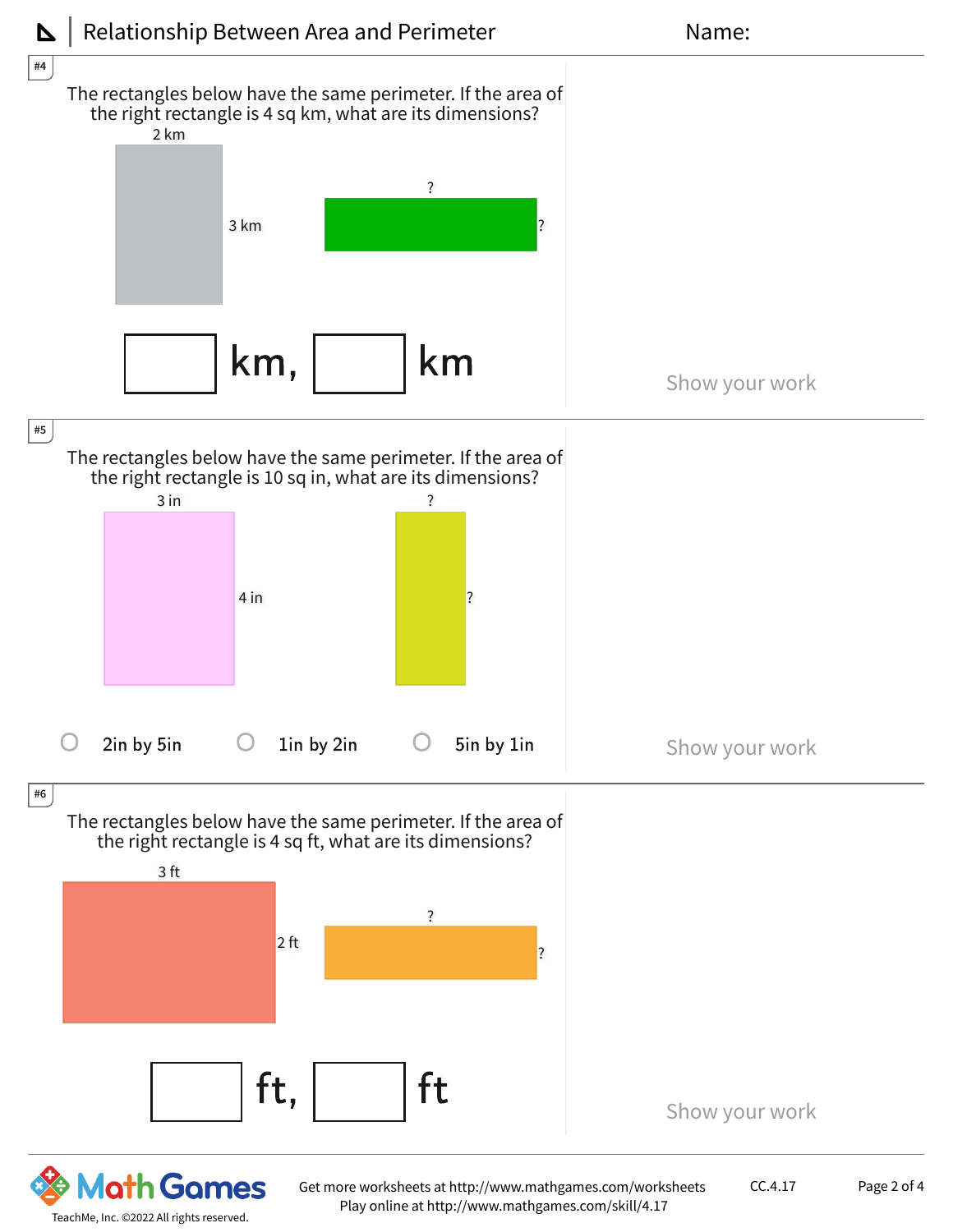

TeachMe, Inc. ©2022 All rights reserved.

Play online at http://www.mathgames.com/skill/4.17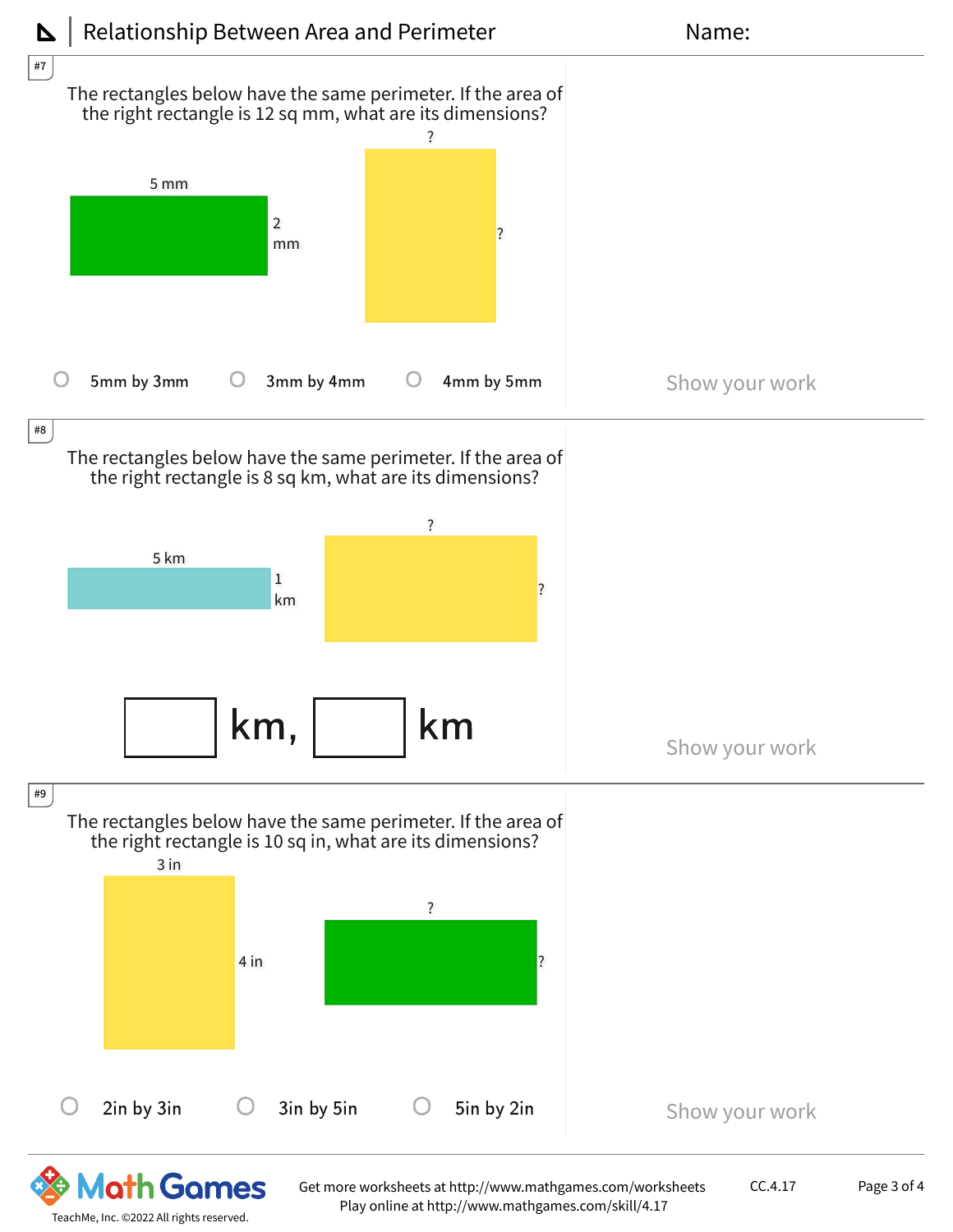

Play online at http://www.mathgames.com/skill/4.17

TeachMe, Inc. ©2022 All rights reserved.